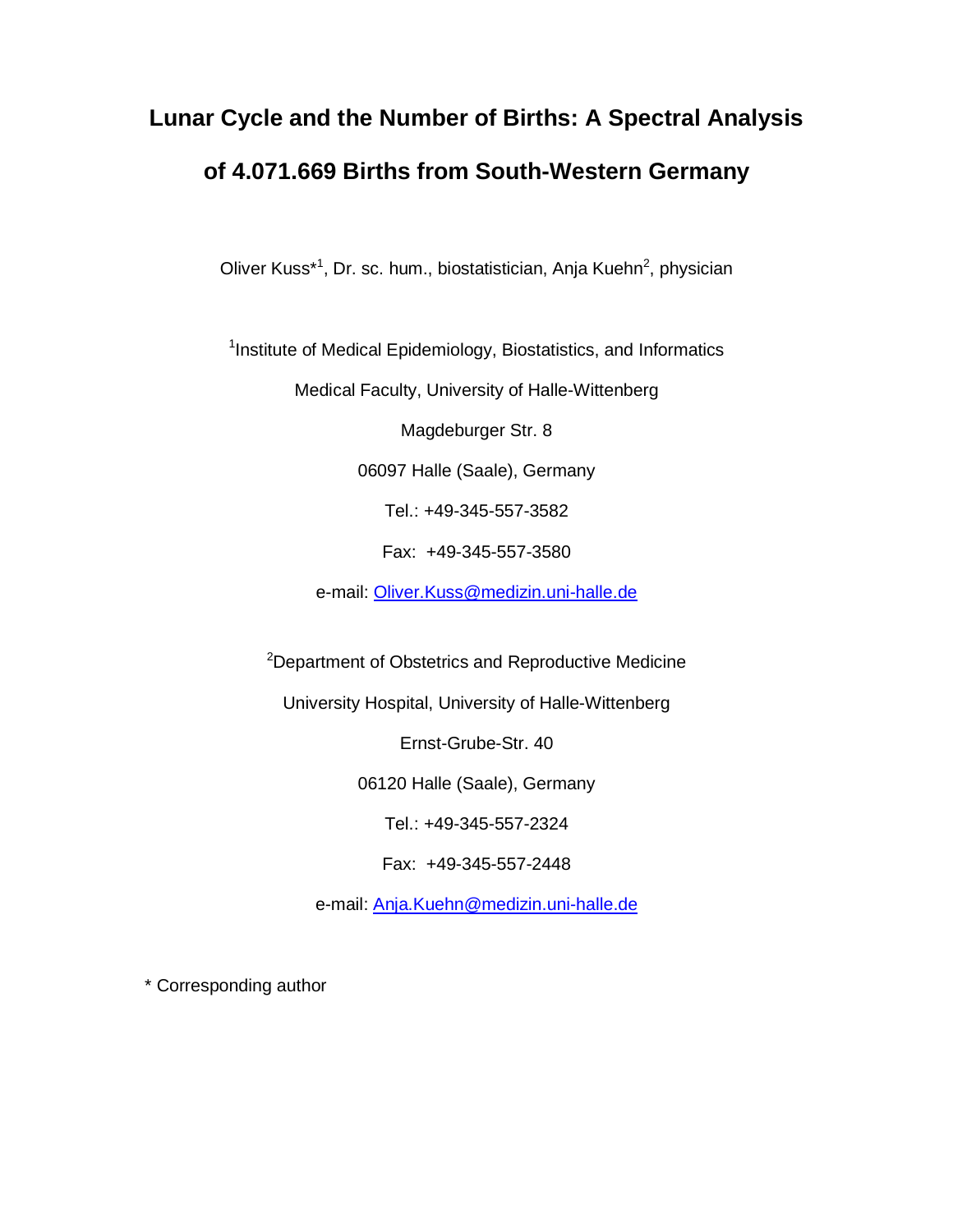## **Copyright**

The Corresponding Author has the right to grant on behalf of all authors and does grant on behalf of all authors, an exclusive licence (or non exclusive for government employees) on a worldwide basis to the BMJ Publishing Group Ltd, and its Licensees to permit this article (if accepted) to be published in BMJ editions and any other BMJPGL products and to exploit all subsidiary rights.

# **Competing interest statement**

The author declares that the answer to the questions on the BMJ's competing interest form bmj.com/cgi/content/full/317/7154/291/DC1 are all No and therefore has nothing to declare.

# **Authorship and contributorship**

The corresponding author is the guarantor for the paper.

# **Ethics approval**

The data underlying the analysis in paper are anonymously recorded and public domain. An approval of an Ethics committee was not required.

# **Funding**

There was no funding.

## **Acknowledgements**

We are indebted to Mr. Dekker and colleagues from the Federal Statistical Office ('Statistisches Landesamt') of the State of Baden-Württemberg, Stuttgart, which supplied the data and a lot of additional background information. L. Minning, M. Kunze, and S. Ziehm were very helpful in data management and processing. Peter Schwarz and members of SYW initiated this research.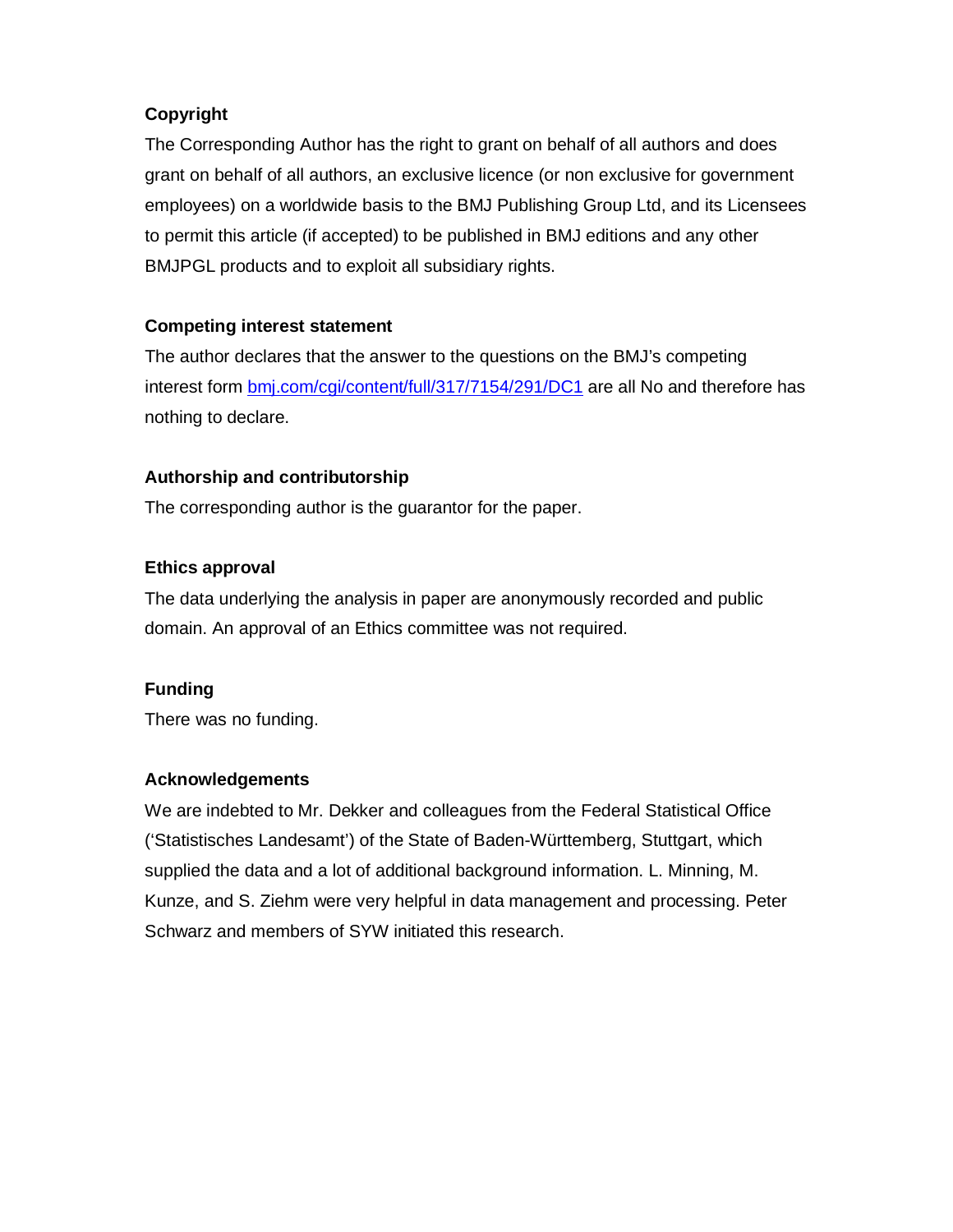#### **Abstract**

**Objective** –To check the association of the lunar cycle with the number of births

**Design** – Retrospective cohort analysis

**Setting** – Federal statistical office of the State of Baden-Württemberg, Germany

**Subjects** – 4.071.669 life- and stillbirths from January 1966 to December 2003, recorded on a daily basis

**Main outcome measure** – Height of peaks in the spectrum of the time series at five different lunar cycles

**Results** – Two peaks, corresponding to the weekly and the annual cycle were found in the estimated spectrum, both of them highly significant. No other cycle was seen to have a significant influence on the number of births. Especially, the p-value for the synodic lunar cycle was observed to be  $p=0.688$ .

**Conclusions** – Our analysis is, at least to our knowledge, the one with the largest data set (in terms of completed lunar cycles) to date for the problem under investigation. Using methods of spectral analysis we found overwhelming evidence for the hypothesis that there is no association of the lunar cycle and the number of births.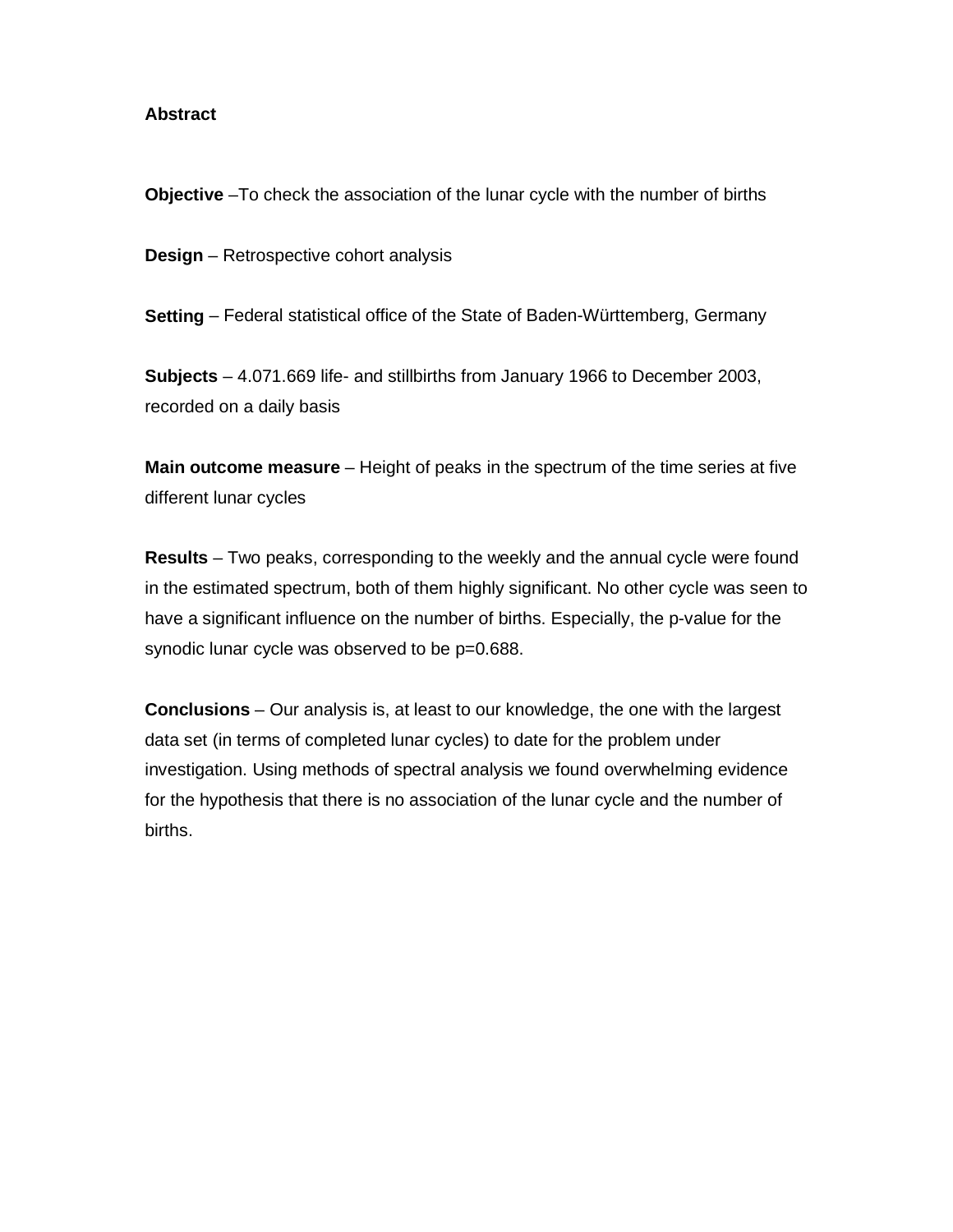#### **Introduction**

In obstetrics, there is a still ongoing controversy about the influence of the full moon on the number of daily births. Papers supporting the hypothesis of a lunar influence <sup>1-</sup>  $^4$  alternate with papers rejecting it  $^{5\text{-}8}$ . In a meta-analysis of the papers up to 1988  $^9$ and a following update  $10$ , the authors concluded that "... there is insufficient evidence to support a relationship between lunar phase and birth rate. Most studies report negative results, and the positive studies contradict each other". Surprisingly, and although requested as early as 1985<sup>11</sup>, only a few of the numerous papers used the statistical method of spectral analysis to check the asserted hypothesis. Spectral analysis is a part of time series analysis and relies on the basic fact that a time series (here: the daily number of births) can be seen as an overlay of sinus waves at certain fixed frequencies or periods. The spectrum shows how the whole variability in the original time series is divided up into the variability at specific periods. Peaks in the spectrum thus would represent periods which contribute largely to the variability in the series. As such, if we expect the moon to have an influence on birth numbers this influence will obviously have a cyclic behaviour and we will find a peak in the spectrum at the period corresponding to the lunar cycle.

#### **Material and Methods**

Our data set was made available from the Federal Statistical Office ('Statistisches Landesamt') of the State of Baden-Württemberg, in the south-western part of Germany and contained the daily number of births (life- and stillbirths) from January 1966 to December 2003.

For description, daily number of births is described by median, quartiles and extreme values. As spectral analysis requires stationarity (constant mean and constant variance of observations in the time course) of the observed time series we detrended the original series with a cubic spline.

The spectrum of the time series was estimated by the periodogram (SAS PROC SPECTRA). We calculated F-tests (SAS PROC REG) to check the significance of the periodogram ordinates  $(1^2, \text{Chapter 13.1.3})$  at five different lunar periods which are given in table 1.

Due to a recording peculiarity in the Federal Statistical Office the daily number of births could not be assigned exactly to the last 4 days of a month and the first day of the following month from 1980 to 1986. Thus, the daily number of births was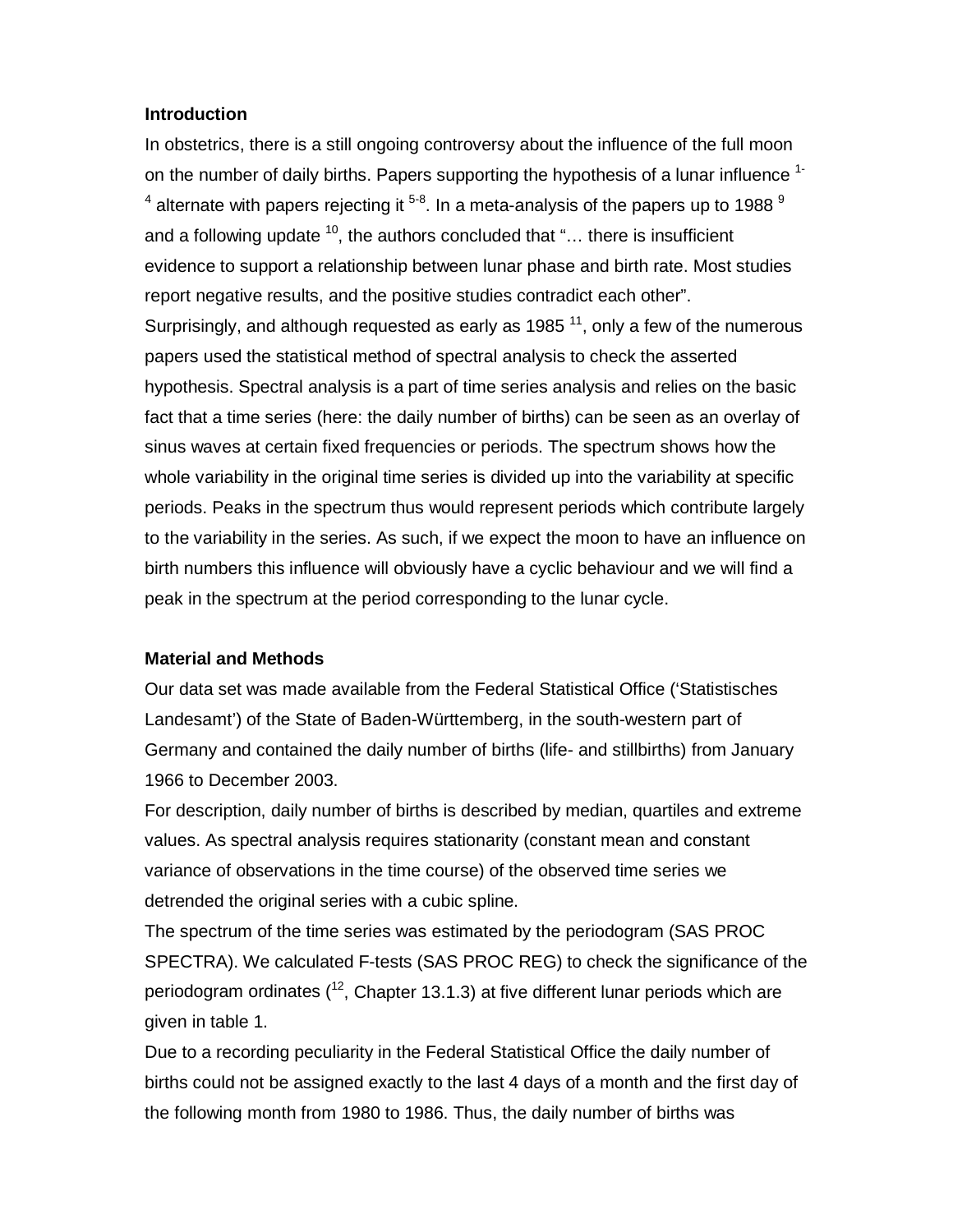considered as missing on these respective days, resulting in 588  $(= 4.2\%)$  days with missing number of births.

### **Results**

On 13.879 days we observed 4.071.669 life- and stillbirths. The median number of daily births was 298 (Q1: 268, Q3: 335), with a minimum of 154, and a maximum of 575 births. Figure 1 shows the time series of the number of daily births with the cubic spline trend. We notice a steady and sharp decrease of daily birth numbers from 1966 up to the late seventies, followed by a slight up-rise until the mid-nineties, and, finally, a decrease in birth numbers that continues until the end of observation time. We further observe a regular annual pattern of birth numbers.

Figure 2 shows the estimated spectrum. The figure consists of two parts (A and B) where part B is an extract from part A that depicts the region of most interest here, covering the periods of the various lunar cycles. We observe large peaks at the weekly and annual cycles and their corresponding harmonics, that is, peaks at periods of half, third, quarter etc. length. No distinctive peak can be observed in part B. The results from the F-test for the five different lunar periods are given in table 1. None of it even approaches statistical significance.

#### **Discussion**

Our analysis is, at least to our knowledge, the one with the largest data set (in terms of completed lunar cycles) to date for the problem under investigation. Using methods of spectral analysis we found overwhelming evidence for the hypothesis that there is no association of the lunar cycle and the number of births. Using spectral analysis here explicitly accounts for (1) the cyclic behaviour of the moon and (2) the autocorrelation of subsequent days. It especially prevents from arbitrary partitioning the lunar cycle in several phases.

To strengthen our assertion of a null association we offer the following Bayesian interpretation of the study findings: It is well known but rarely appreciated in medical sciences that the p-value of a statistical test should *not* be interpreted as the probability for the null hypothesis  $^{13}$ . As an alternative, Raftery  $(^{14}$ , p.135) showed how an approximate posterior probability for the null hypothesis can be calculated in our case as a function of (1) the  $R^2$  statistic from the linear regression model with the two periodogram ordinates as covariates, (2) the sample size, and (3) the number of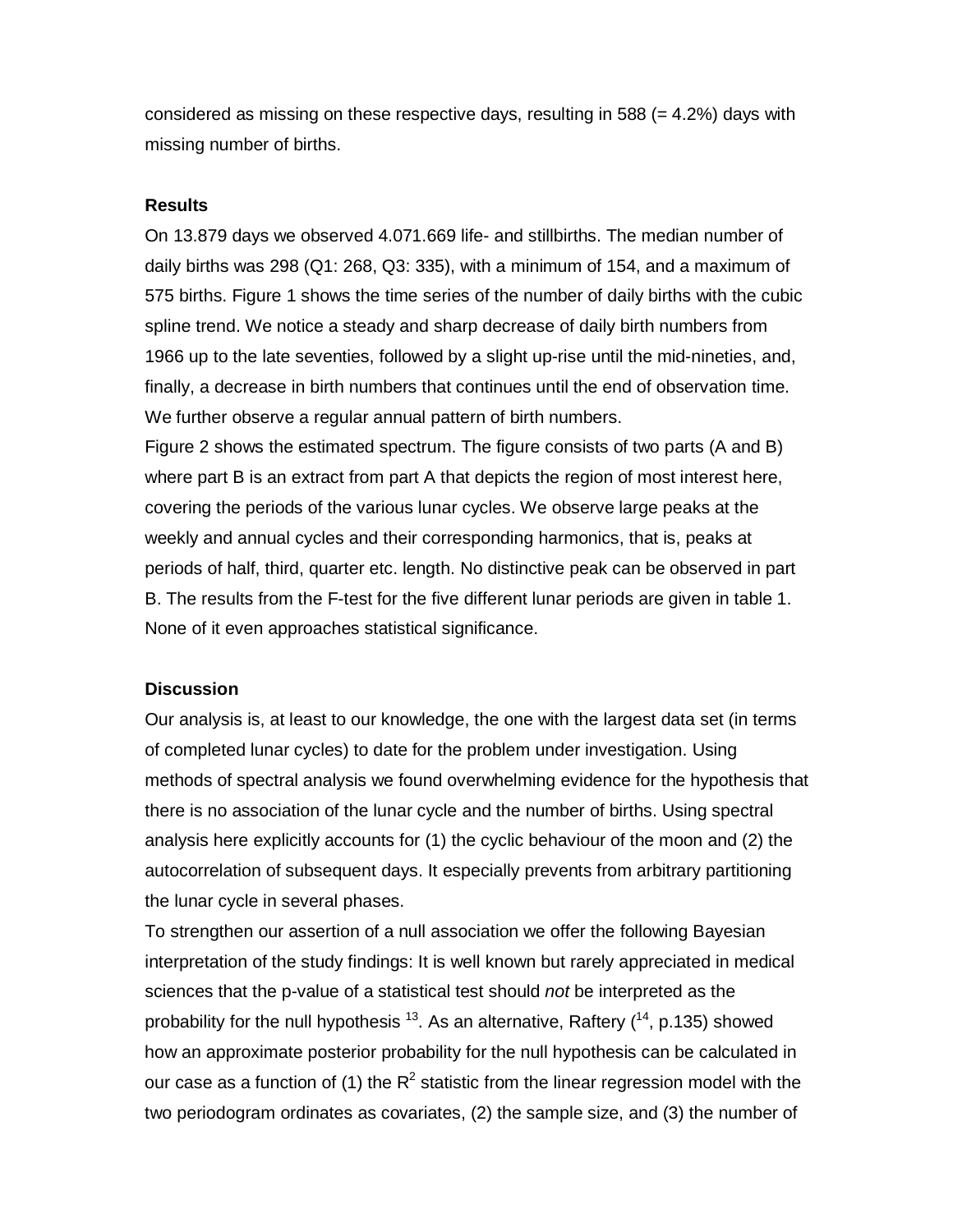covariates. It turns out that for the synodic cycle this posterior probability is 99.995 % and we thus have indeed overwhelming evidence for the null hypothesis of no association.

Of course, our study has some limitations. As it is a mere register study it was only possible to model the overall number of daily births. There was no possibility to check if an association exists for certain subgroups as different kinds of births (e.g., vaginal births vs. caesarean sections) or different kinds of women (e.g., nulliparae vs. multiparae).

We finally emphasize that the current study goes somewhat beyond a humorous investigation of a popular myth. The real existence of a lunar effect would have consequences for medical staff and administration in hospitals, e.g., labor wards and emergency units should have adequate staff number in times with expected higher birth numbers.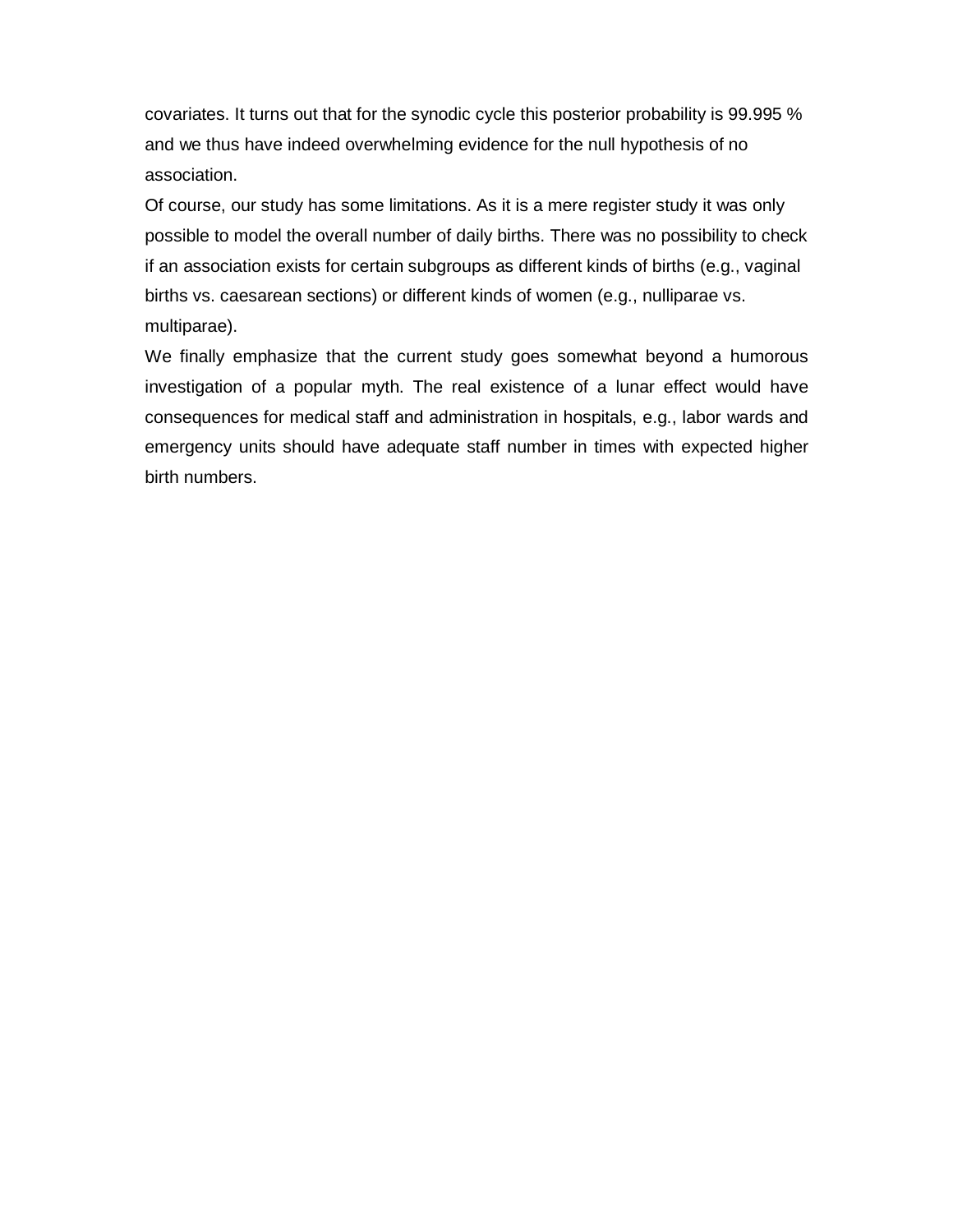# **Table 1:**

Lunar cycles with their corresponding period lengths and p-values from F-tests on the significance of the respective cycle in the periodogram.

| Name of lunar cycle | Period length (days) | p-value |
|---------------------|----------------------|---------|
| Synodic             | 29.53059             | 0.688   |
| <b>Sideric</b>      | 27.32166             | 0.756   |
| Tropical            | 27.32158             | 0.756   |
| <b>Drakonitic</b>   | 27.21222             | 0.437   |
| Anomalistic         | 27.55455             | 0.595   |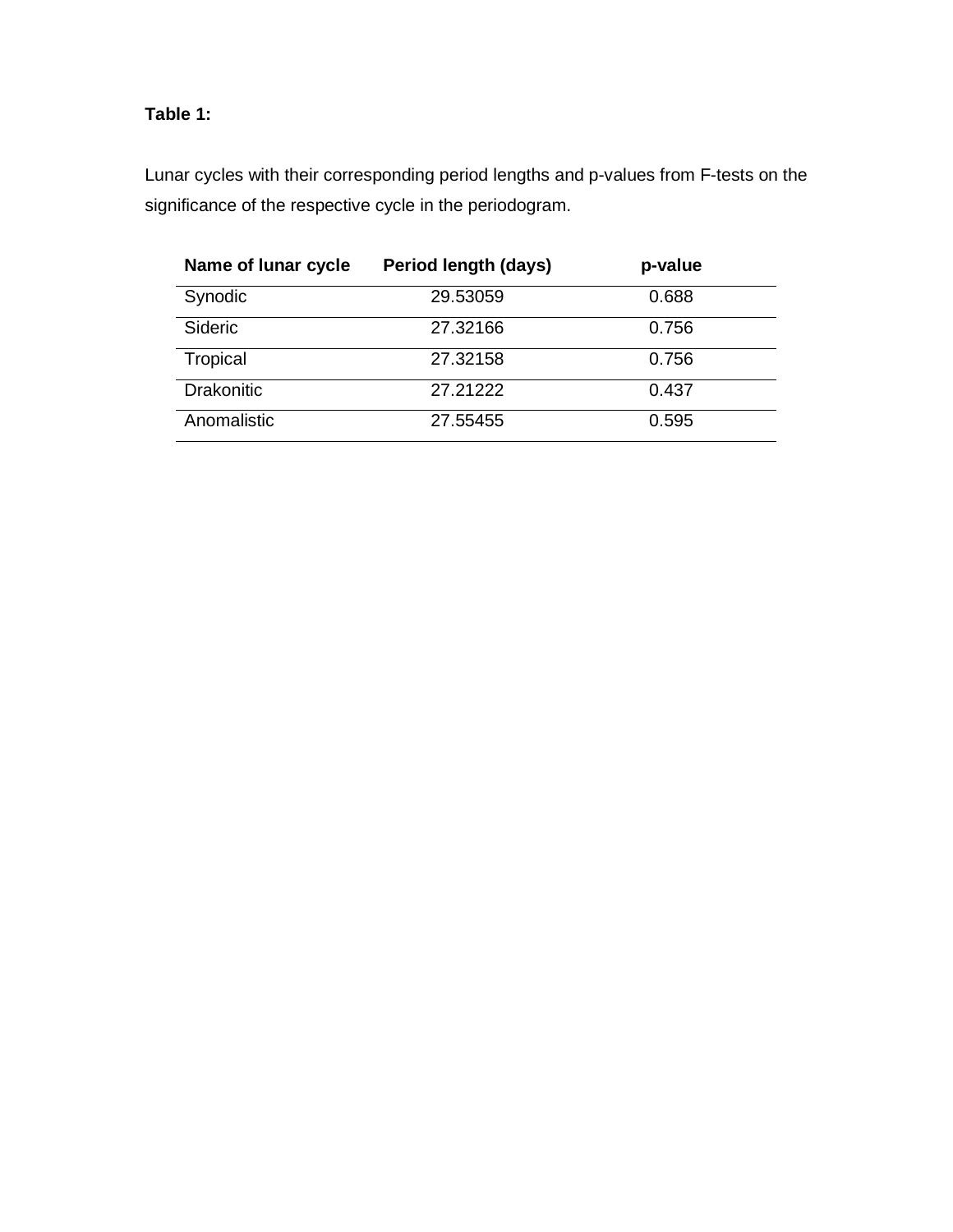## **Figure legends:**

## **Figure 1:**

Number of daily births with the cubic spline trend (in red). The spline was modelled as the sum of a global linear, a global quadratic, and a cubic trend term, the cubic term having a potentially different parameter for each separate year (SAS PROC TRANSREG). This ensures that spline values and their first two derivatives agree at the link between each pair of consecutive years.

# **Figure 2:**

Estimated spectrum (periodogram) for the detrended time series. The figure consists of two parts (A and B) where part B is an extract from part A that depicts the region which is of most interest here, covering the periods of the various lunar cycles. The blue arrow in part B points to the period of the synodic cycle. Vertical reference lines in part A point to the weekly and annual period, horizontal reference lines in part B represent significance borders for testing the periodogram ordinate at the respective α level.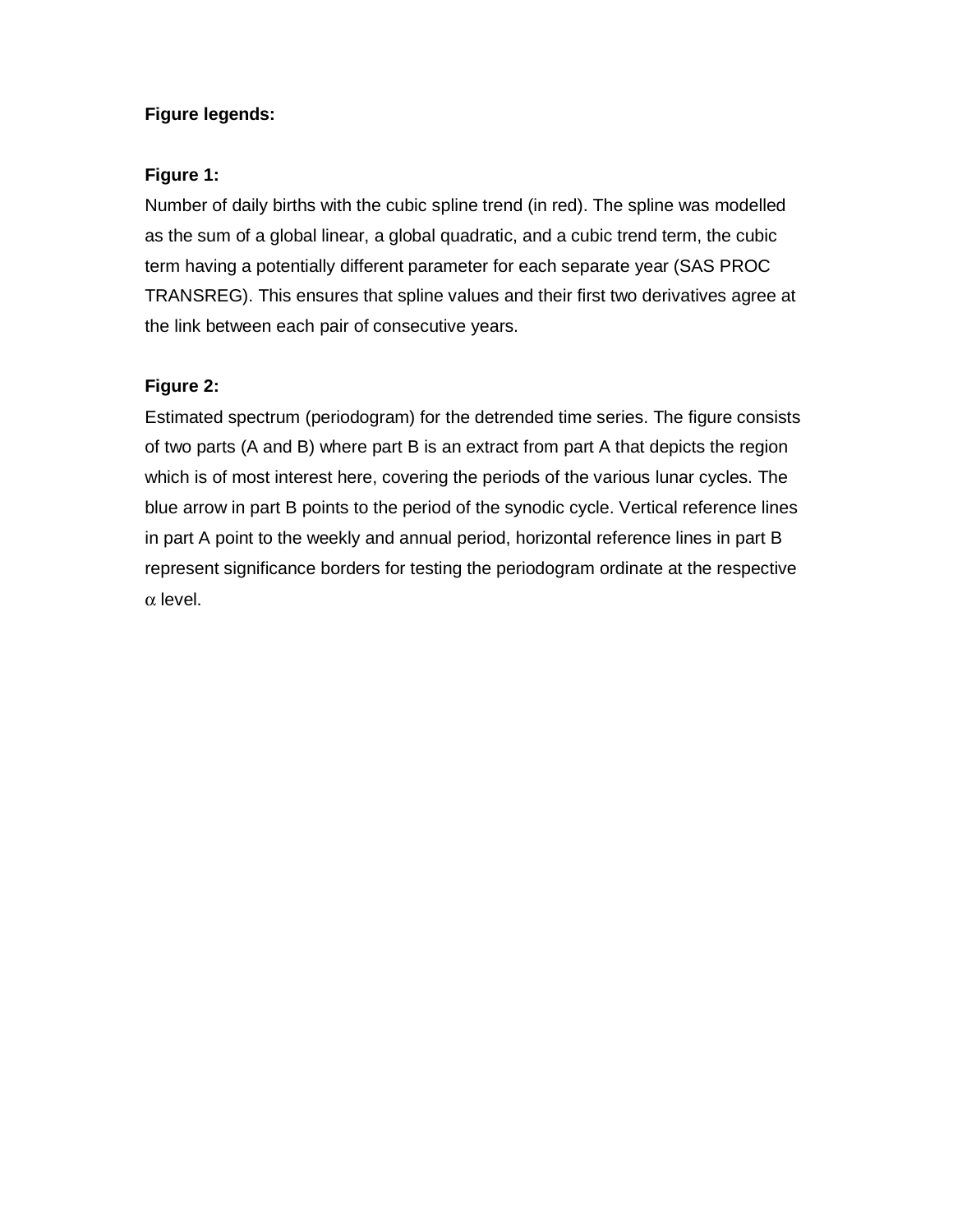#### Reference List

- 1. Criss TB, Marcum JP. A Lunar Effect on Fertility. Soc Biol. 1981;**28**:75-80.
- 2. Guillon P, Guillon D, Lansac J, Soutoul JH, Bertrand P, Hornecker JP. [Births, fertility, rhythms and lunar cycle. A statistical study of 5,927,978 births]. J Gynecol Obstet Biol Reprod (Paris). 1986;**15**:265-71.
- 3. Guillon P, Guillon D, Pierre F, Soutoul JH. [Seasonal, weekly and lunar cycles of birth. Statistical study of 12,035,680 births]. Rev Fr Gynecol Obstet. 1988;**83**:703-8.
- 4. Ghiandoni G, Secli R, Rocchi MBL, Ugolini G. Does lunar position influence the time of delivery? A statistical analysis. Eur J Obstet Gynecol Reprod Biol. 1998;**77**:47-50.
- 5. Ong S, Wingfield M, McQuillan K. Labour ward activity and the lunar cycle. J Obstet Gynaecol. 1998;**18**:538-9.
- 6. Waldhoer T, Haidinger G, Vutuc C. The lunar cycle and the number of deliveries in Austria between 1970 and 1999. Gynecol Obstet Invest. 2002;**53**:88-9.
- 7. Arliss JM, Kaplan EN, Galvin SL. The effect of the lunar cycle on frequency of births and birth complications. Am J Obstet Gynecol. 2005;**192**:1462-4.
- 8. Morton-Pradhan S, Bay RC, Coonrod DV. Birth rate and its correlation with the lunar cycle and specific atmospheric conditions. Am J Obstet Gynecol. 2005;**192**:1970-3.
- 9. Martens R, Kelly IW, Saklofske DH. Lunar Phase and Birthrate A 50-Year Critical-Review. Psychol Rep. 1988;**63**:923-34.
- 10. Kelly IW, Martens R. Geophysical Variables and Behavior. 78. Lunar Phase and Birthrate - An Update. Psychol Rep. 1994;**75**:507-11.
- 11. Rotton J, Kelly IW. Much Ado About the Full Moon A Meta-Analysis of Lunar-Lunacy Research. Psychol Bull. 1985;**97**:286-306.
- 12. Wei WWS. Time series analysis: univariate and multivariate methods. 2<sup>nd</sup> ed. Boston: Addison Wesley; 2006.
- 13. Blume J,.Peipert JF. What your statistician never told you about P-values. J Am Assoc Gynecol Laparosc. 2003;**10**:439-44.
- 14. Raftery AE. Bayesian model selection in social research. Sociol Methodol. 1995;**25**:111-63.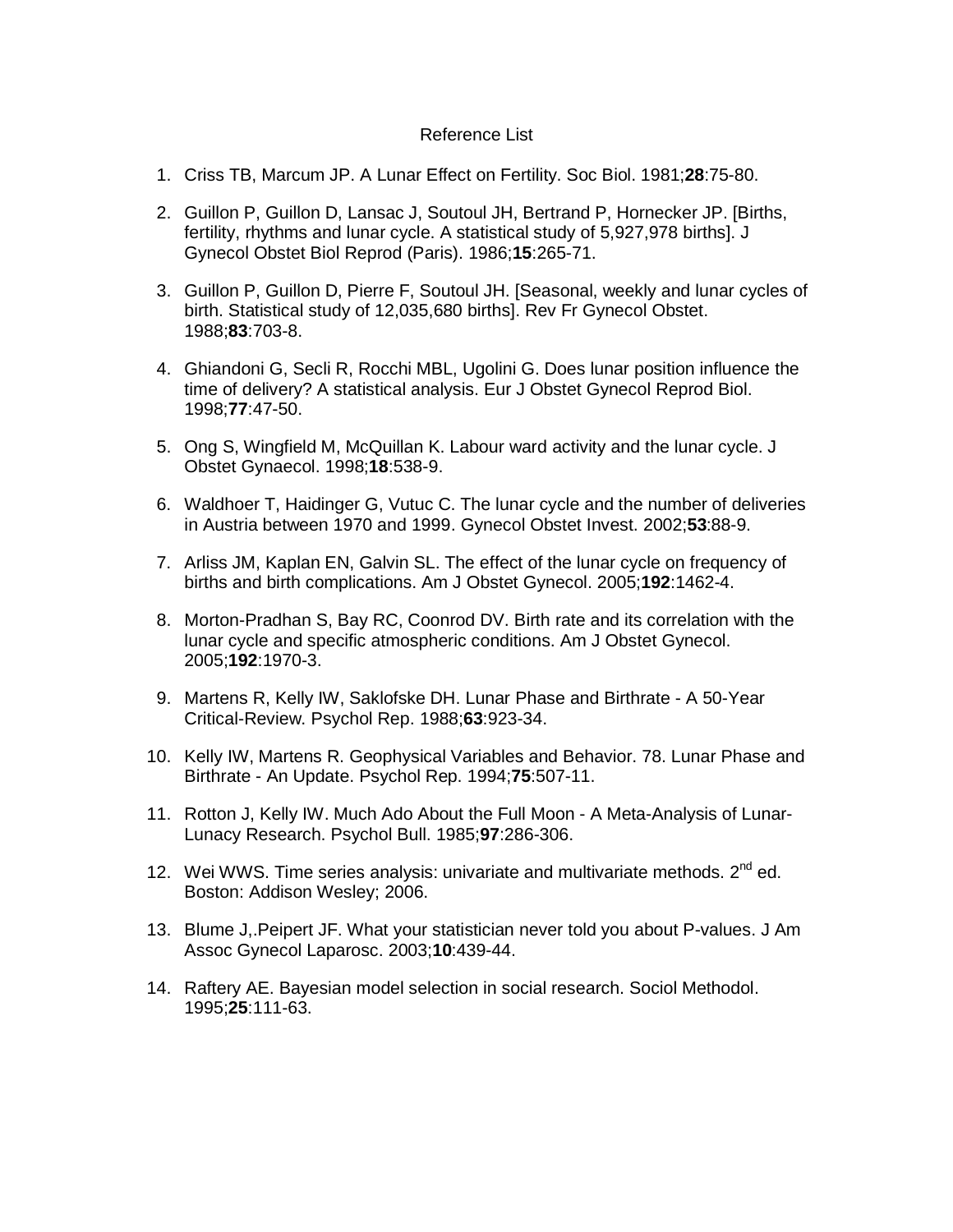